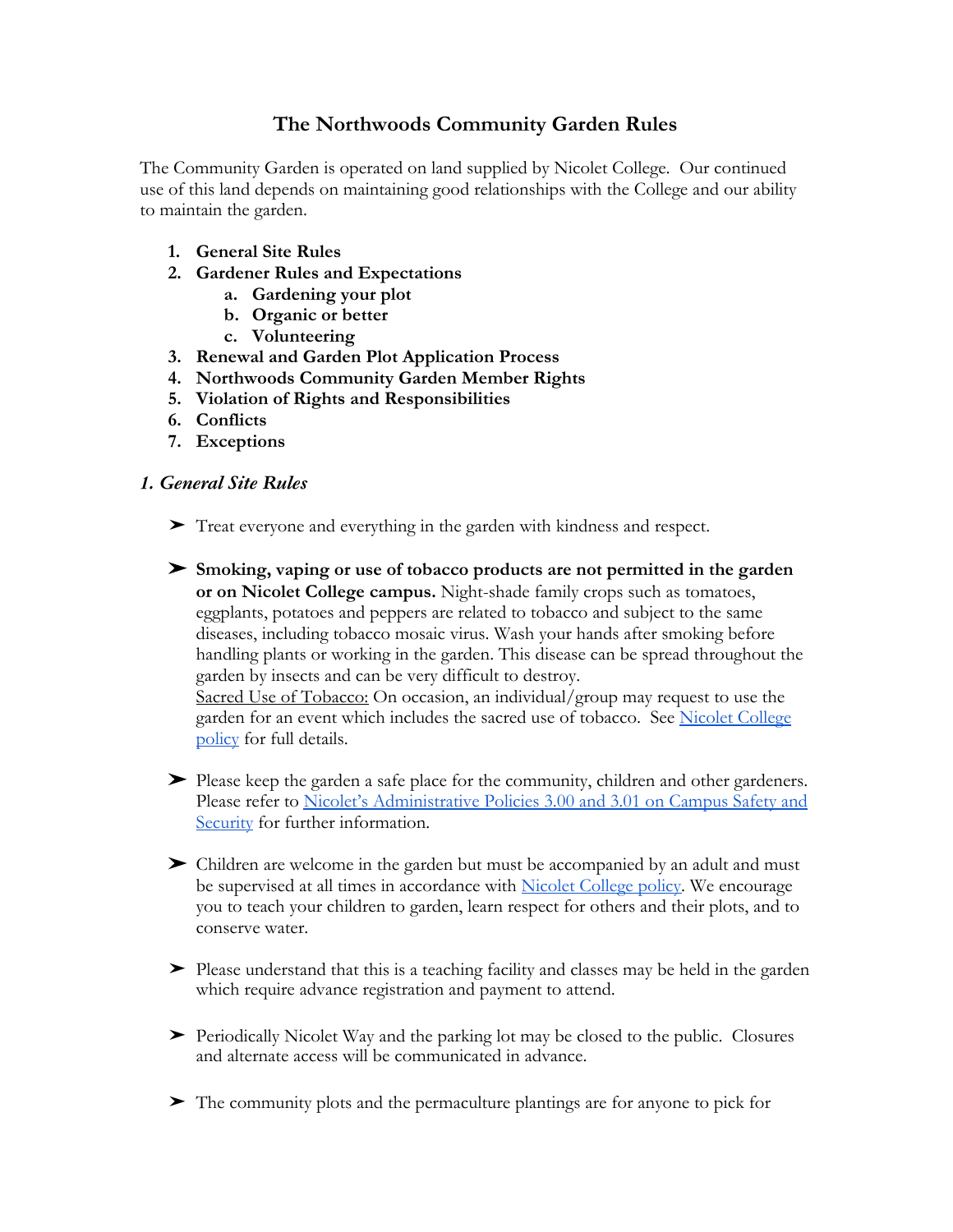personal use. Please only take what you will use. Respect signage reserving produce for classes.

- ➤ Please keep all garden gates closed when not in use.
- ➤ No pets are allowed in the garden. In accordance with Section 504 of the Rehabilitation Act of 1973, the Americans with Disabilities Act (ADA) and Nicolet College policy, service animals are allowed to be used by an individual with a disability. A service animal must be under the control of the handler at all times and all pet waste must be cleaned up and removed. Please see [College Administrative](https://www.nicoletcollege.edu/about/compliance/administrative-policies/30-safety-and-security/308-service-animals) [Policy 3.08](https://www.nicoletcollege.edu/about/compliance/administrative-policies/30-safety-and-security/308-service-animals) on Service Animals for important definitions and more information.
- ➤ Take your trash with you to dispose of properly. There is not a garbage pick-up service at the garden.
- ➤ The garden will be maintaining a compost system. **Please do not compost diseased plants or weed seed heads.**
- ➤ *Don't kill snakes!* They help reduce vole, chipmunk and ground squirrel issues.

# *2. Gardener Rules and Expectations*

### *a. Gardening your plot*

- ➤ Please check the bulletin board for a map showing where your plot is, as well as information concerning the garden. The bulletin board will contain information on current problems, classes, information, volunteer opportunities and notices. Feel free to post information you have and leave messages for other gardeners there as well.
- $\blacktriangleright$  In general the garden plots will open as early as weather permits and no later than Memorial Day Weekend. Opening day will be communicated with an email announcement.
- ► GARDENS WILL CLOSE on the third weekend of OCTOBER for all annual plots.
- ➤ By June 1**,** weather permitting, you are expected to be actively engaged in gardening your plot. If you can't begin gardening by this date but plan to after June 1st, communicate with the garden manager. If you have not communicated or started preparations by this date, and someone is on the waitlist who would be willing to take over your plot, you will be given one week notice before your plot is reassigned. Rental fees will NOT be refunded.
- ➤ Each plot will be marked. Stakes that mark your plots corners and have your plot number must be left in place all season. Altering plot dimensions is not allowed.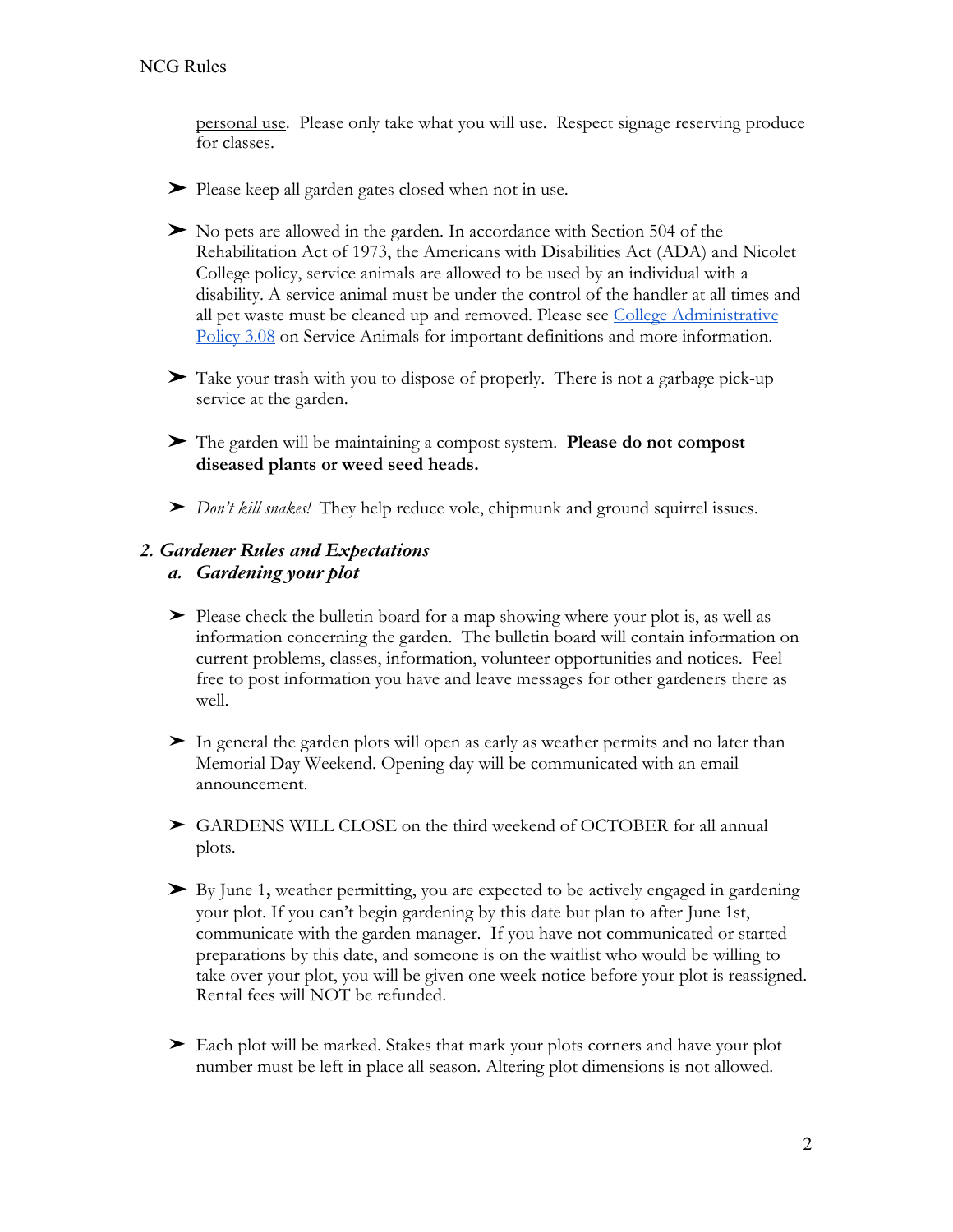- ➤ Diamond shaped nature spaces are at the junction of the plots. Some will have pollinator plantings and some will provide habitat for beneficial bugs, bees and other animals. These will help protect our plants from insect pests, voles and gophers. If you need accommodations based on these habitats, please indicate it in your application.
- ➤ Garden plots should be cared for at least once a week. If you are unable to care for your plot for a time because of illness or vacation, make arrangements for help with weeding and harvesting.
- ➤ You are responsible for helping maintain the pathways near your plot. Do not put weeds, rocks or sticks in the paths.Keep grass from encroaching into your plot.
- ➤ Borrowed tools, wheelbarrows and carts should be cleaned and returned to the storage area when done. Hoses should be coiled up and returned to the spigot. Communal tools are not to be taken home.
- ➤ Due to invasive pests in Oneida county, importing materials is restricted. Approved materials from Nicolet's campus and bulk compost brought in by the Garden Manager are preferred. Chemical-free straw, hay, and grass clippings; newspaper, cardboard (with tape removed) and commercially produced compost/manure is allowed. Exceptions can be approved by the garden manager.
- ➤ Durable weed barrier is allowed but must be removed at the end of the season. Mowing to generate grass clippings and raking to collect leaves for mulch is encouraged if it's done on Nicolet property. Carpet mulch, stone mulch and wood chips are not allowed in the garden plots.
- ➤ Position tall plants such as corn or sunflowers so that they do not shade your neighbor's plants.Keep your plants from encroaching on neighboring plots.
- ➤ Do not pick from your neighbor's garden without permission.
- ➤ All crops must be harvested once they are mature. *Avoid food waste.* If you have a surplus of vegetables or fruits, local food pantries will take donations. Look for information posted at the site concerning instructions and location. If you're growing plants for seed collection, let the Garden Manager know.
- ➤ Practice water-wise gardening and water conservation. Turn off the water after using it. Keep hoses neatly rolled up near the water spigots. Report any leaks to the Garden Manager. Watering can only be done while you are in the garden. No sprinklers allowed.
- ➤ Do not plant illegal, invasive or dangerous plants. The following plants are also not permitted in the garden plots:
	- 1. Mint (including oregano, catnip, lemon balm)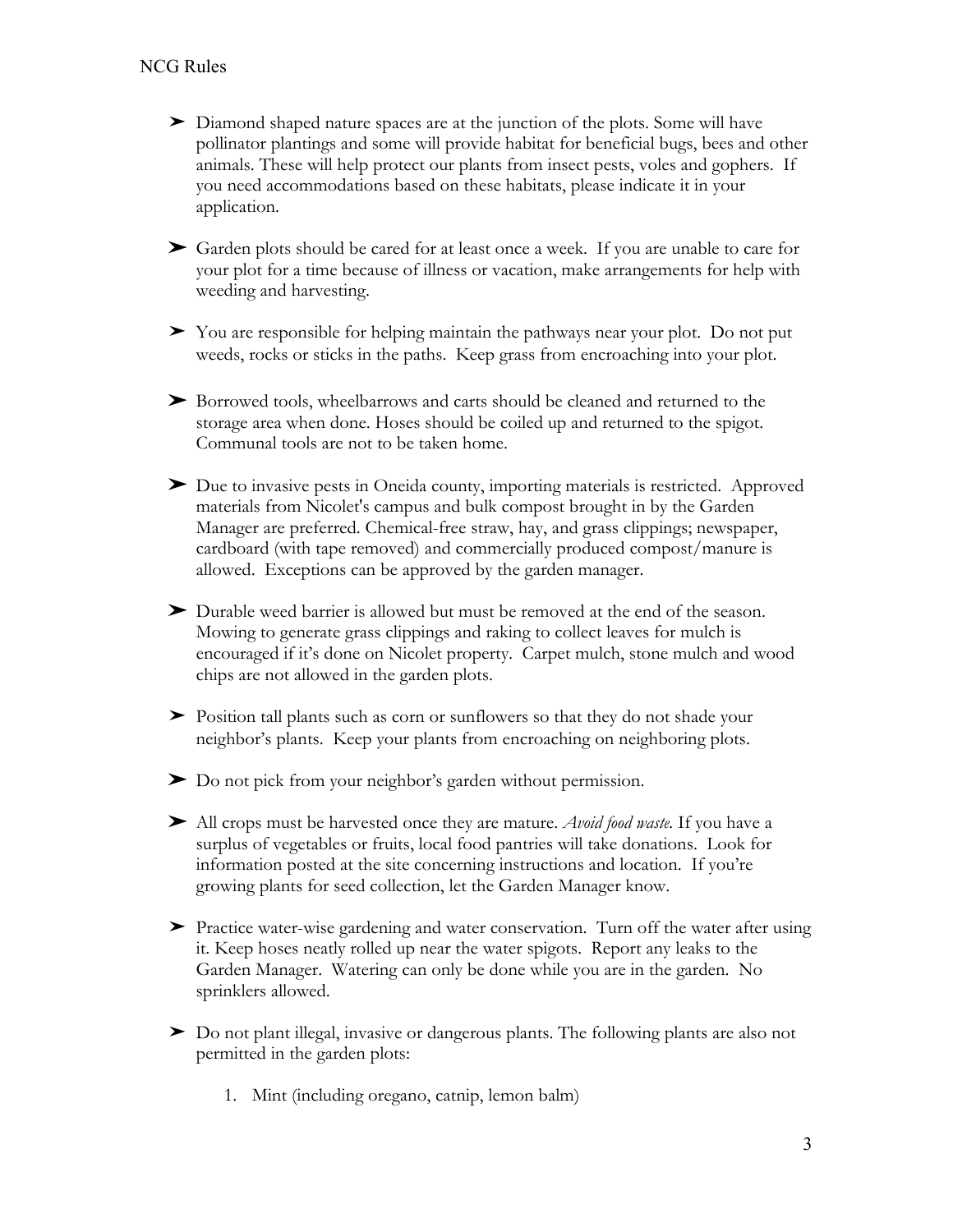- 2. Jerusalem artichokes
- 3. Comfrey
- 4. Raspberries
- 5. Horseradish
- 6. Johnny jump-ups
- 7. Trees and shrubs
- ➤ Plots must be completely cleared of above-ground plant debris at the end of the season. Mulching the garden to protect it during winter is encouraged. Cutting plants at ground level is also encouraged to keep a root structure in the ground. Raised beds can be left in place if permission is granted by the Garden Manager.
- ➤ The Community Garden accepts no responsibility for personal items.
- ➤ Gardeners pledge to remove all plants, including perennials, trellises and other structures following their final season in a particular plot.
- ➤ Raised beds can be constructed from non-treated materials and organic soil if permission is granted by the Garden Manager.

# *b. Organic or better*

### *Use of Chemicals*

### ➤ **Fertilizers**

- 1. Only organic/natural fertilizers are allowed. Information on organic/natural fertilizers will be available.
- 2. Organic composted manure is allowed. Because of the risk of bacterial contamination, fresh manure is not allowed.

### ➤ **Fungicides**

Only organic/natural fungicides are allowed. Synthetic fungicides are strictly prohibited. Information on organic/natural fungicides will be available.

### ➤ **Herbicides**

Never use any herbicides (weed killers). They are strictly prohibited in the garden plots. Organic mulches and hand weeding is recommended.

# ➤ **Pesticides/Pest Control**

Only organic/natural pest control methods are allowed. Synthetic pesticides are strictly prohibited. Information on organic pest control choices and organic pest management will be available.

### ➤ **Garden-wide pest management**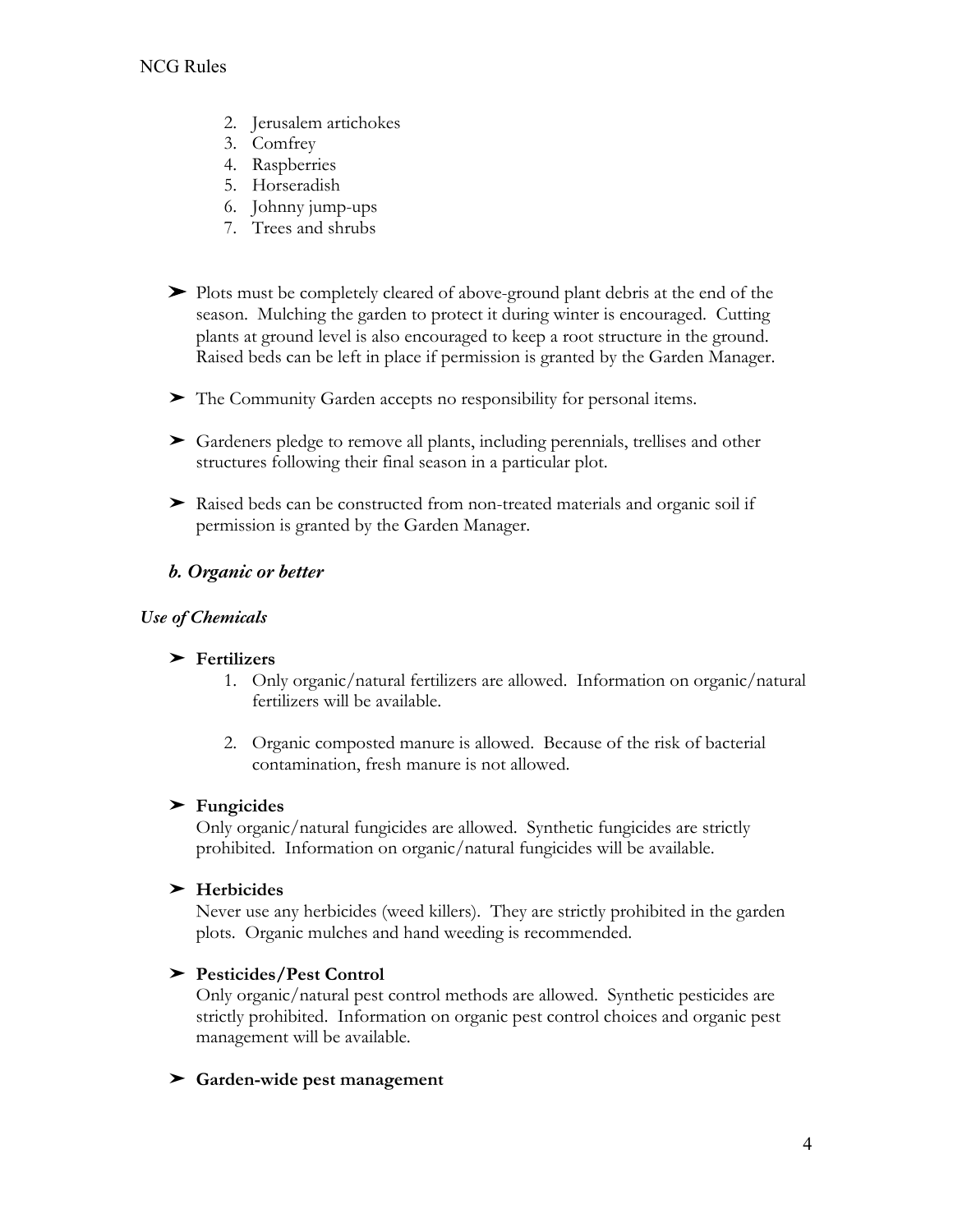Should several plots become infested with a given pest, the Garden Board reserves the right to organically treat the infested plots to keep the pest from spreading throughout the garden.

# *c. Volunteering*

- ➤ Four hours of volunteering is required per rented plot each season.
- ➤ Approved volunteering tasks will be communicated by the Garden Manager, Volunteer Coordinator, Permaculture Manager or a list of potential tasks at the garden.
- ➤ Work parties will be announced throughout the season to do general garden and site maintenance. Gardeners are encouraged to attend as many as possible.

### *3. Renewal and Garden Plot Application Process*

- ➤ Plots are available on a first-come basis each year with priority given to gardeners from the previous year who are in good standing.
- ➤ A household is one address and each household must apply by April 1 for a plot or renew by October 31st of the prior year.
- ➤ A waitlist will be maintained. Wait-listed applicants will have preference for plots at the next available opening. Applicants will be contacted annually to verify they want to remain on the waitlist.
- ➤ The next eligible wait-listed applicant will be alerted when a plot is available and will need to submit their payment within 10 business days of being notified to secure their plot.
- ➤ If no waitlist exists, applicants wanting a second plot will be assigned based on their application date and will need to submit their payment within 10 business days of being notified to secure their second plot.
- ➤ Renewing gardeners in good standing will be permitted to keep the same plot if they wish and will need to submit their payment by October 31st to secure their plot for the following year.
- ➤ Renewing gardeners with a second plot are not guaranteed to get that additional plot the following year.
- ➤ Plots will be assigned first to renewing gardeners, then to wait-listed gardeners, then to new applicants in the order of receipt of their completed application.
- ➤ Plot availability and assignment is ultimately at the discretion of the board.
- ➤ All official communication is through the listed plot holder. Make sure the